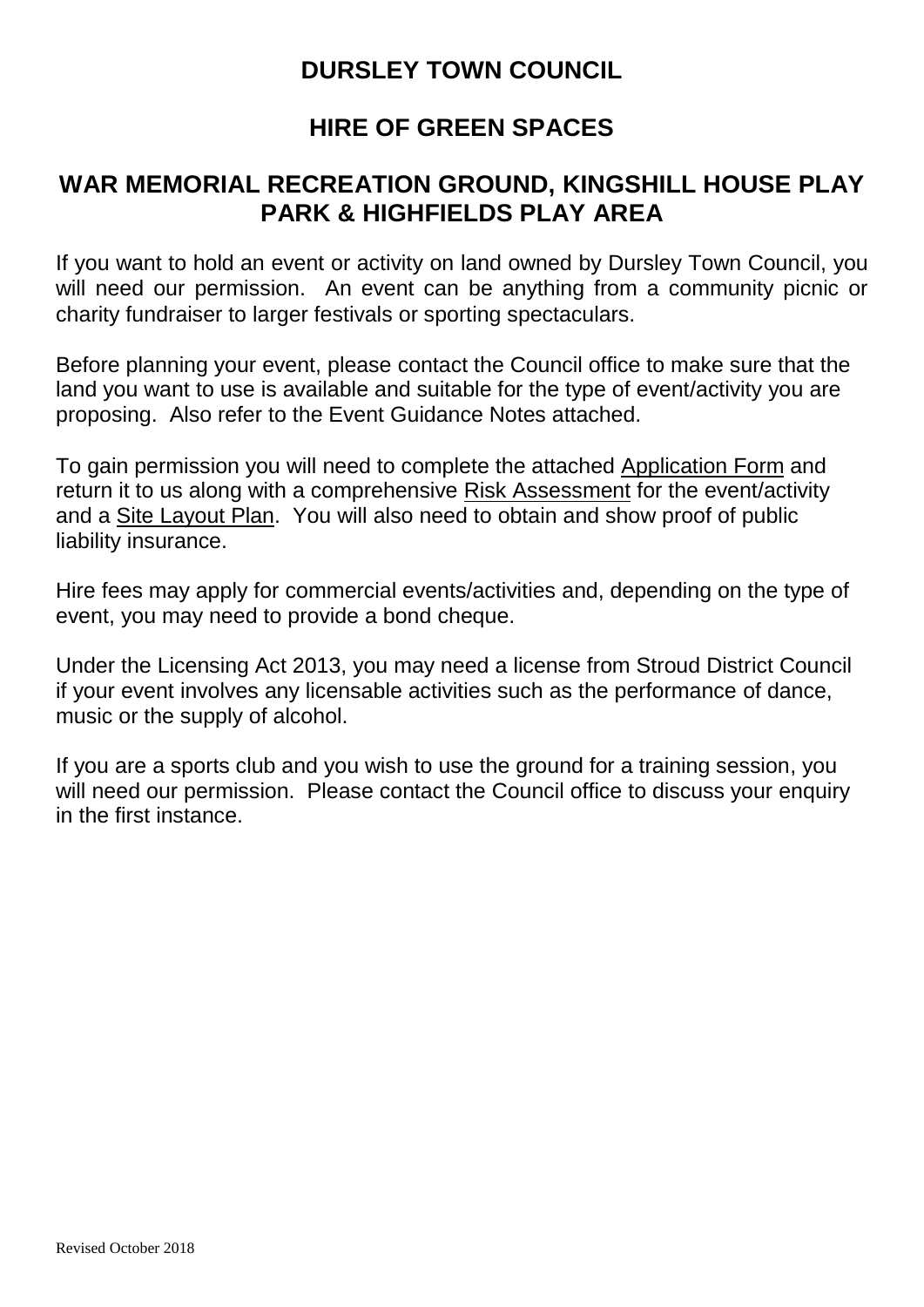## **EVENT GUIDANCE NOTES**

Anyone who organises an event/activity, regardless whether it's an individual, group, business or professional body, has a duty and responsibility to protect the health and safety and welfare of anyone who may be affected in any way by the event including volunteers, staff, participants and spectators. It is the event organisers responsibility to ensure health and safety and compliance with all legislation relevant to the activity.

### **Event Planning**

Meticulous planning is essential to ensure your event/activity runs without a hitch. Once you've decided the type of event you will be holding it is important to consider the detail and the steps you need to undertake.

> Who you want to attend & the expected number of attendees. Whether the venue is suitable & accessible.

When the event will be held – adverse weather conditions could impact its safe running. How you will co-ordinate the event, including number of volunteers, marshalls & the provisions required. If any licences or consents are needed from Stroud District Council/Gloucestershire County Council. How you will manage health & safety, arrangements for first aid & emergencies (e.g. fire).

**You will need to complete the attached Event Checklist. It can help to guide your planning.**

#### **Insurance & Permissions**

The event organiser must ensure relevant insurance cover, permissions and consents are in place for the event. Any contractor or performer involved in the event must also be insured and hold any necessary certificates relevant to their activity.

Check valid insurance is held to cover the event date.

Check the limits of public liability to ensure it is sufficient for the risk.

Check insurance & test certificates for fairground rides and equipment.

Check caterers have the relevant food safety registration & hygiene certificates, PAT & Gas certificates. Consider whether you want insurance to protect against event cancellation (e.g. due to bad weather). Copies of insurance certificates should be obtained, copied to the Council & retained on file.

#### **Site Plan**

It is useful to draw a sketch of the event site showing the location of stalls, rides and attractions, stages, first aid points, emergency access points, toilets etc.

Visit the site. Arrange the site meeting with Council staff. Look out for potential hazards (e.g. uneven ground). Consider the location of event equipment & structures (e.g. marquees) – will you be creating a hazard (e.g. slip & trip on trailing cables). Will you be using fences/barriers? Ensure emergency exit routes are not obstructed.

#### **You will need to supply a site layout. The attached Site Plan may help you to do this.**

### **Risk Assessments**

As the event organiser, you are responsible for carrying out a risk assessment for your event and your contractors or suppliers will also need to carry out risk assessments.

Some examples of issues to consider when doing this include:

\*Machinery \*Fuel Generators \*Gas Bottles \*Electrical Equipment \*Accidents \*Vehicles \*Structures \*Crowds \*Activities \*Firework \*Inflatables \*Stage \*Food Safety \*Weather Conditions \*Anti-social Behaviour \*Lost Children \*Noise \*Trailing Wires \*Toilet Area

**You will need to supply a copy of your risk assessment. An example is attached for guidance.** Please ask your contractors/suppliers for copies of their assessments.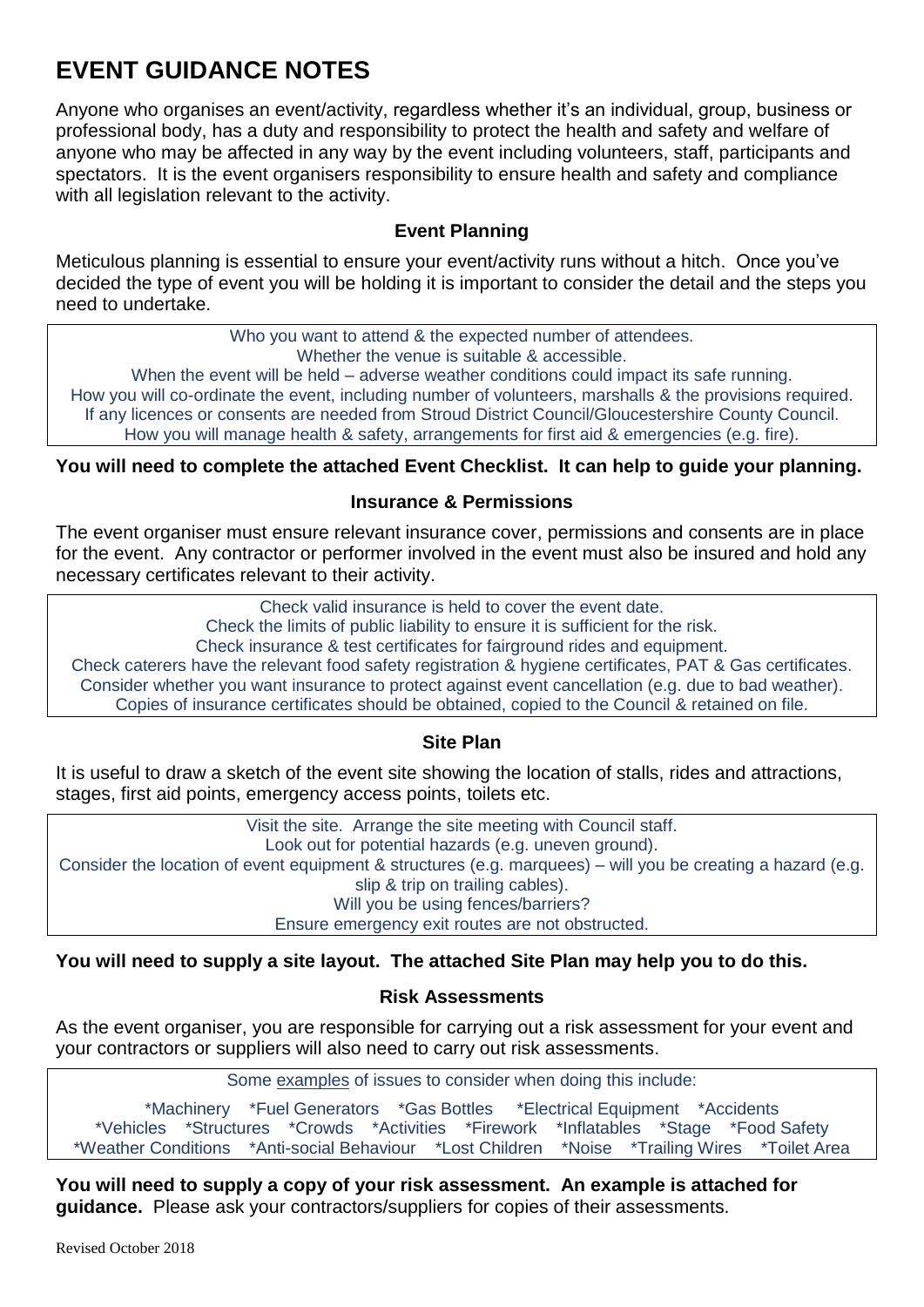# **APPLICATION FORM**

| Organising Body (hirer): |  |
|--------------------------|--|
| Address:                 |  |
| Name of main contact:    |  |
| Email:                   |  |
| Contact number:          |  |

## **EVENT DETAILS**

| Name of Event/Activity:                      |                                                                                                  |
|----------------------------------------------|--------------------------------------------------------------------------------------------------|
| Proposed Location:                           |                                                                                                  |
| Nature of<br>Event/Activity:                 | Charity [<br>$\Box$<br>Community not-for-profit $\Box$ Commercial $\Box$<br>Sporting/Sports Club |
| Have you held this<br>event/activity before? | Yes $\Box$<br>No                                                                                 |
| Event/activity Date/s:                       |                                                                                                  |
| <b>Start &amp; Finish Times:</b>             | Set up start time                                                                                |
|                                              | Start time of event                                                                              |
|                                              | Event finish time                                                                                |
|                                              | Site cleared by                                                                                  |
| No. of participants<br>anticipated:          |                                                                                                  |
| Event website/<br>facebook page:             |                                                                                                  |

## **DESCRIPTION OF ACTIVITIES**

This section helps us to ensure you will have a successful and well-run event/activity. If any of these details change it is up to *you* to inform us.

### **Description of event activity**

*Please note it may be easier to attach a full programme of activities to the application. Please specify all components, stalls, activities, shows, etc.*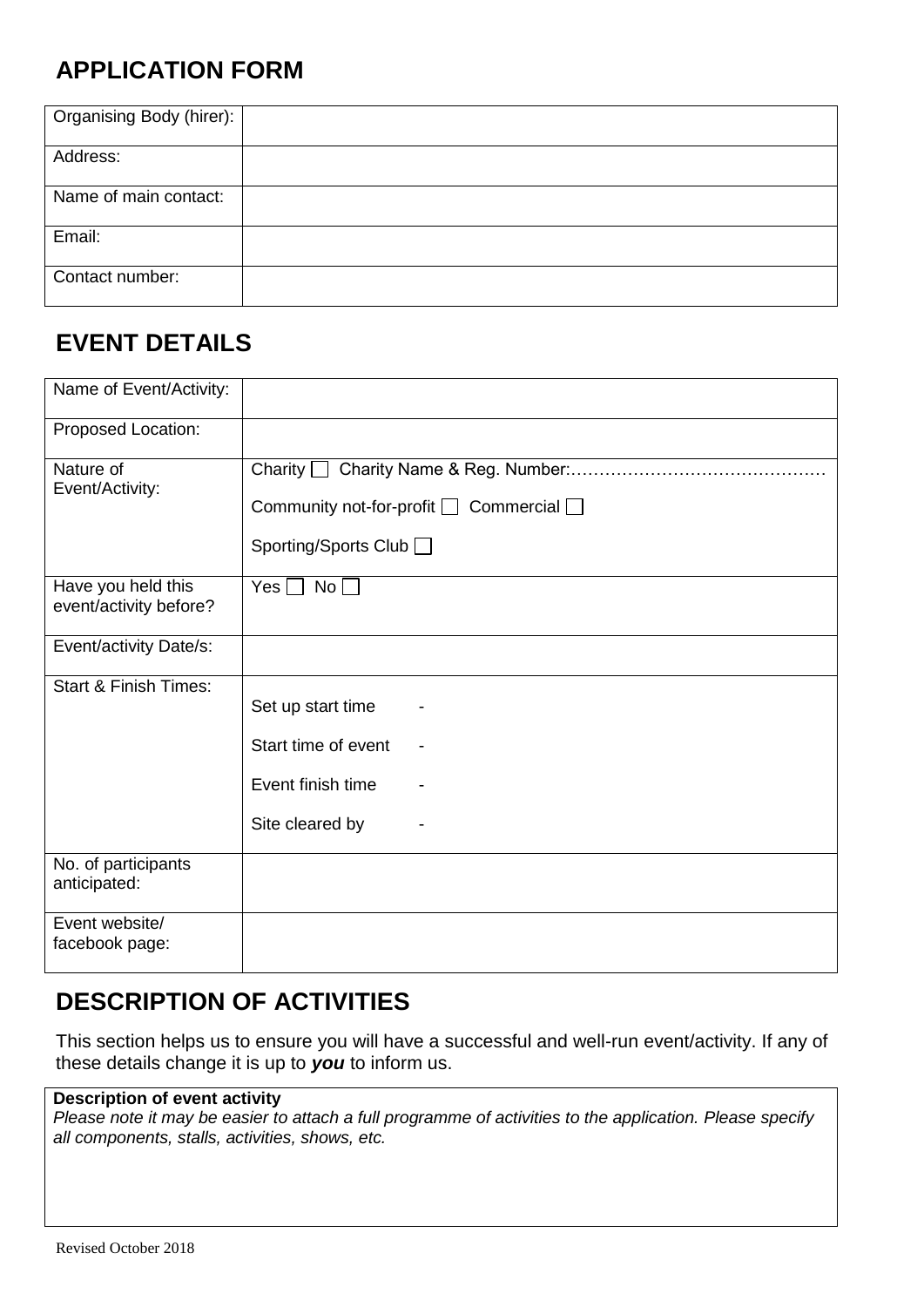| If your event relates to sport, do you require the use of changing room facilities? Yes $\Box$ No<br>With regard to events held on the Recreation Ground, the Pavilion may be made available to the<br>organiser / hirer under certain conditions, and if so, must be kept locked at all times. Dursley Town<br>Council cannot offer the Pavilion as an unregulated facility open to the general public.                                        |                                                                                                                                                                                                                                                                                                                                                                                              |  |  |  |
|-------------------------------------------------------------------------------------------------------------------------------------------------------------------------------------------------------------------------------------------------------------------------------------------------------------------------------------------------------------------------------------------------------------------------------------------------|----------------------------------------------------------------------------------------------------------------------------------------------------------------------------------------------------------------------------------------------------------------------------------------------------------------------------------------------------------------------------------------------|--|--|--|
| Do you have a site plan? Yes $\Box$ No $\Box$<br>This is important if your event includes structures such as marquees, rides, stages, event areas etc.<br>Please see APPENDIX 1                                                                                                                                                                                                                                                                 |                                                                                                                                                                                                                                                                                                                                                                                              |  |  |  |
| Certain events and activities may require a license or permit. Will there be any of the following<br>at the event? If yes, please give further details. Please note that if you wish to hold an occasional or<br>ad-hoc event for up to 499 people, where licensable activities are to take place, you must apply for a<br>Temporary Event Notice (TEN) from Stroud District Council. Please check their website for details and<br>timescales. |                                                                                                                                                                                                                                                                                                                                                                                              |  |  |  |
| Live music                                                                                                                                                                                                                                                                                                                                                                                                                                      | $Yes \nightharpoonup No \nightharpoonup$                                                                                                                                                                                                                                                                                                                                                     |  |  |  |
| Recorded music                                                                                                                                                                                                                                                                                                                                                                                                                                  | $Yes \nightharpoonup No \nightharpoonup$                                                                                                                                                                                                                                                                                                                                                     |  |  |  |
| Dancing                                                                                                                                                                                                                                                                                                                                                                                                                                         | $Yes \Box No \Box$                                                                                                                                                                                                                                                                                                                                                                           |  |  |  |
| Performance of<br>plays                                                                                                                                                                                                                                                                                                                                                                                                                         | $Yes \Box No \Box$                                                                                                                                                                                                                                                                                                                                                                           |  |  |  |
| <b>Films</b>                                                                                                                                                                                                                                                                                                                                                                                                                                    | Yes     No                                                                                                                                                                                                                                                                                                                                                                                   |  |  |  |
| Alcohol                                                                                                                                                                                                                                                                                                                                                                                                                                         | Yes     No                                                                                                                                                                                                                                                                                                                                                                                   |  |  |  |
| Fairground/circus                                                                                                                                                                                                                                                                                                                                                                                                                               | If yes you will need to supply copies of insurance, test<br>$\overline{\mathsf{No}}$ $\overline{\mathsf{I}}$<br>Yes <br>certificates & risk assessments for all fairground<br>rides/inflatables.                                                                                                                                                                                             |  |  |  |
| Fireworks and/or<br>lasers                                                                                                                                                                                                                                                                                                                                                                                                                      | $No \Box$<br>$Yes$ $\Box$<br>If yes you will need to supply a copy of insurance & risk<br>assessments.                                                                                                                                                                                                                                                                                       |  |  |  |
| Food and / or drink                                                                                                                                                                                                                                                                                                                                                                                                                             | Yes<br>No<br>If yes, (and you are not already registered with your local authority) please<br>contact Stroud District Council for advice relating to food safety and hygiene<br>requirements at your event. Food hygiene legislation applies to any activity that<br>involves handling food and drink. The Food Standards Agency also provide<br>advice for businesses and community groups. |  |  |  |
| <b>Street collections</b>                                                                                                                                                                                                                                                                                                                                                                                                                       | $Yes \Box No \Box$<br>If yes, you may need a Street Collection Licence. Please contact Stroud<br><b>District Council.</b>                                                                                                                                                                                                                                                                    |  |  |  |
| Have you spoken to the licensing authority about activities at your event? Yes $\Box$ No $\Box$<br>If yes, give details:                                                                                                                                                                                                                                                                                                                        |                                                                                                                                                                                                                                                                                                                                                                                              |  |  |  |
| Will waste be produced? (food, general waste, plastics, paper etc.) Yes<br>No.<br>If yes, give details of your plans for recycling and waste management.                                                                                                                                                                                                                                                                                        |                                                                                                                                                                                                                                                                                                                                                                                              |  |  |  |
| Do you require power? Yes No [<br>If yes, give details of how you intend to supply it:                                                                                                                                                                                                                                                                                                                                                          |                                                                                                                                                                                                                                                                                                                                                                                              |  |  |  |
| Do you require water? Yes   No<br>If yes, give details of how you intend to supply it (if the event is held on the Recreation Ground, cold<br>water can be provided for cleaning, drinking and domestic purposes free of charge): $\therefore$                                                                                                                                                                                                  |                                                                                                                                                                                                                                                                                                                                                                                              |  |  |  |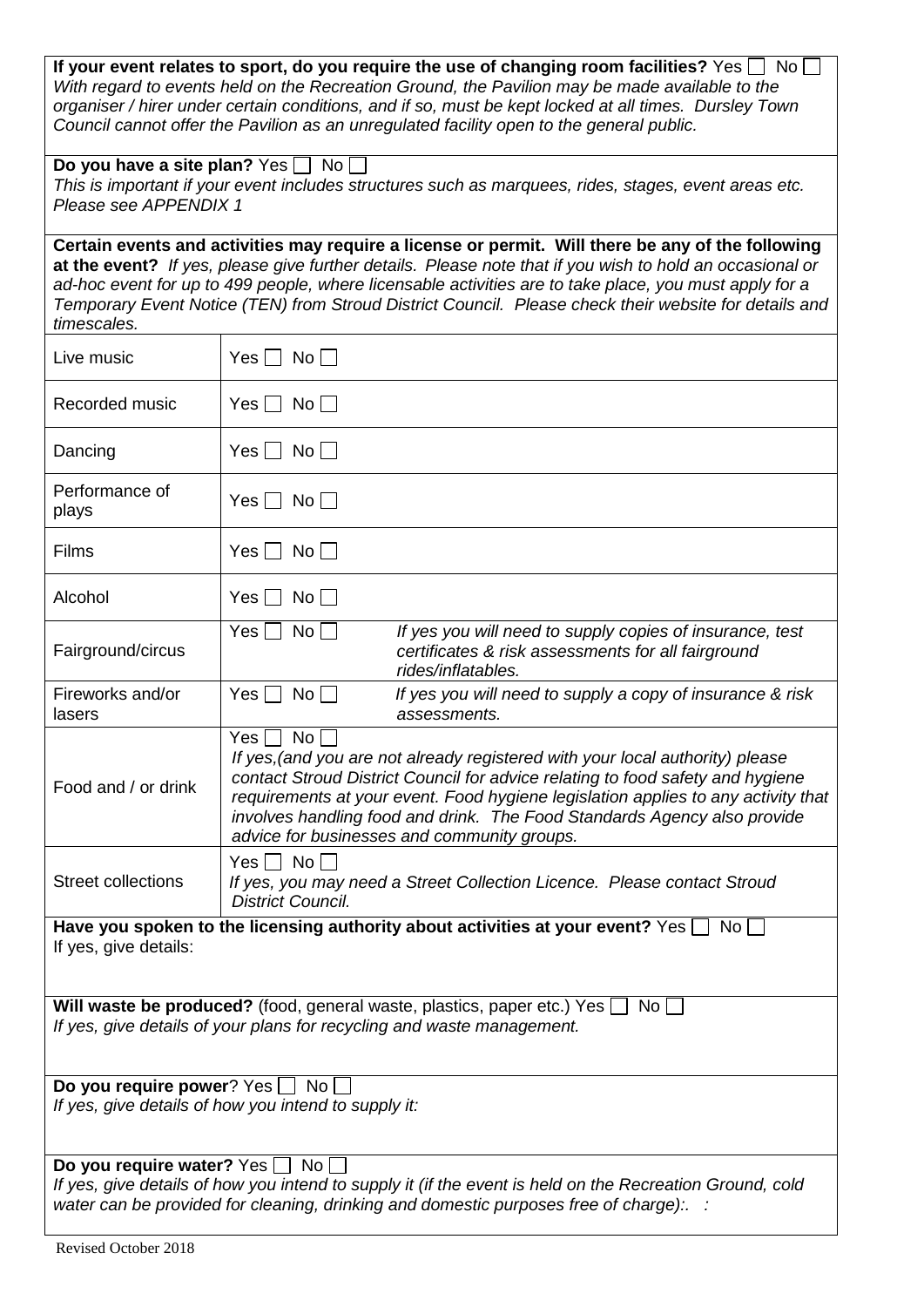| Will you be providing temporary toilets? Yes No<br>If yes, give details (please note that the Council does not offer the Pavilion as an unregulated facility<br>open to the general public; you would be responsible for the provision and servicing of temporary<br>toilets):                                 |
|----------------------------------------------------------------------------------------------------------------------------------------------------------------------------------------------------------------------------------------------------------------------------------------------------------------|
| Will you encourage people to travel sustainably? Yes [<br>No.<br>If yes, give details                                                                                                                                                                                                                          |
| Will you require vehicle access at the event? Yes [<br>No L<br>If yes, give details (number and type of vehicles you wish to use on site):                                                                                                                                                                     |
| Will the event/activity be ticketed? Yes   No<br>If yes, please provide details (e.g.number of tickets available and price). Please note that unless<br>otherwise agreed in advance with the Council, free public access to the ground and play equipment<br>must be maintained at all times during the event. |
| Will the event be accessible and open to all? Yes $\Box$<br>No l<br>Under the Equality Act (2010) you must not discriminate on the basis of race, colour, ethnic or national<br>origins, religion and belief, gender, sexual orientation or marital status and disability or age.                              |
| Will marshalling arrangements be in place for the event? Yes $\Box$ No $\Box$<br>If yes, please provide numbers and details:                                                                                                                                                                                   |

## **PUBLICITY**

| Do you give permission for your contact details to be held by the Town Council, for<br>use both internally and by members of the public enquiring about the event? | $Yes \Box No \Box$ |
|--------------------------------------------------------------------------------------------------------------------------------------------------------------------|--------------------|
| Do you give permission for the event to be displayed on the council website?                                                                                       | ∣ Yes □ No □       |

# **TERMS & CONDITIONS OF HIRE**

**Note:** Unless otherwise agreed in advance with the Council, free public access to the ground and play equipment must be maintained at all times during the event. \*A copy of Dursley Town Council's Recreation Fees and Charges is attached. Please note that these prices are reviewed annually, new fees and charges may apply depending on the hire date/s.

- 1. The Application Form with full details, Site Layout Plan and Risk Assessment must be submitted at least four weeks before the event. This will enable the Town Council to liaise with other / regular users of the ground and minimise the impact on the site. (Site Plan attached as Appendix 1)
- 2. In the case of fairground/circus bookings, unless otherwise agreed, the area occupied by the event will be approximately 300 ft. x 200 ft. adjacent to the Kingshill Road. The entrance will be from the Kingshill Road.
- 3. A site meeting will need to be arranged between the Responsible Representative of the organising body and a representative of the Town Council before any access is granted to the site.
- Revised October 2018 4. In the event of prolonged bad weather, representatives of the Town Council with the event organisers or their Agents will decide beforehand if the event should take place.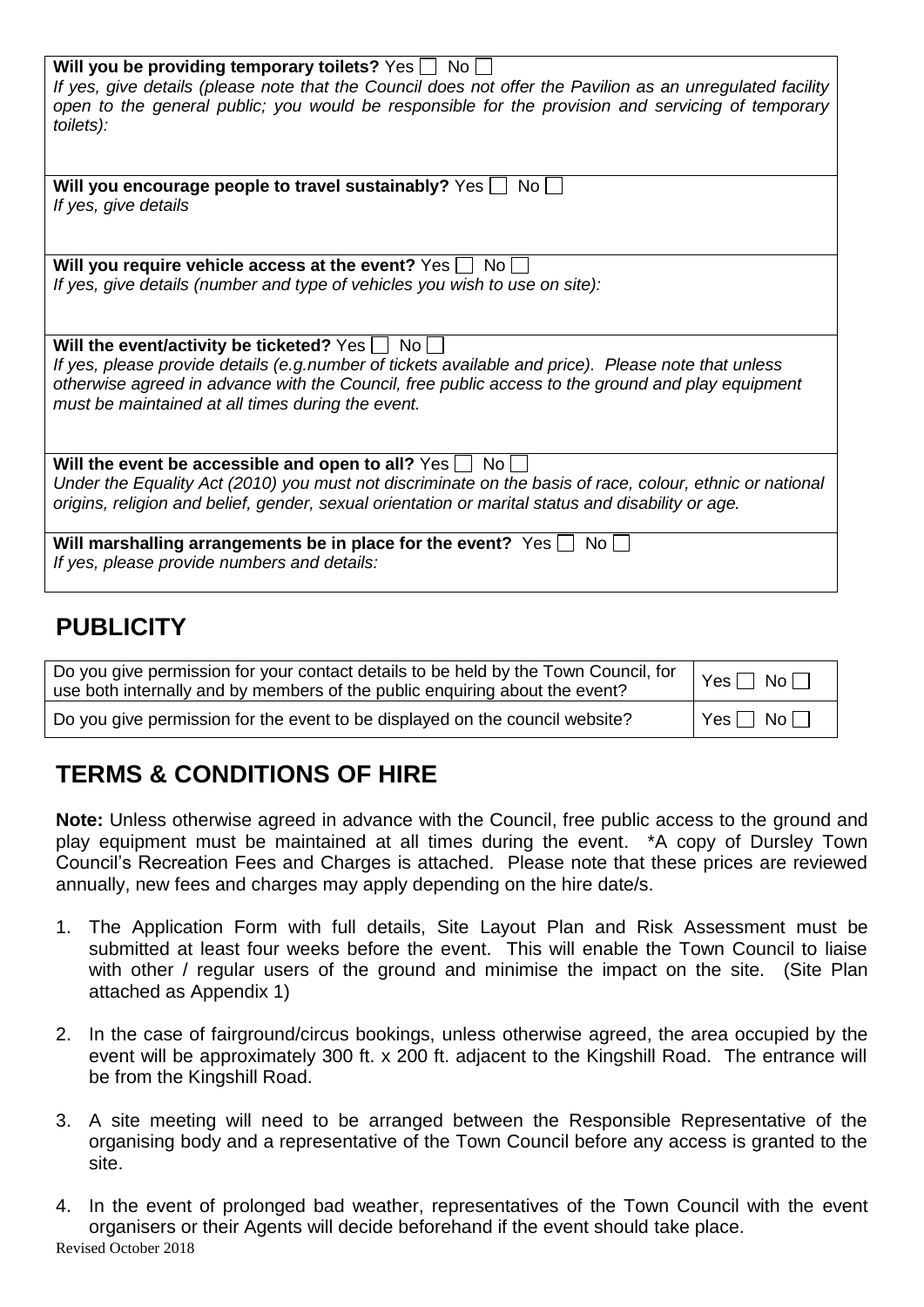- 5. Should restrictions be imposed due to an outbreak of Foot & Mouth or any other disease / national directive, or any other circumstances outside the Town Council's control, Council reserves the right to cancel the booking immediately and without notice.
- 6. The rent\* and bond\* for the field will be paid seven days in advance prior to the hirer entering the field. The Town Council agrees to waive the commercial rent (\*) for the ground, providing evidence of charitable intent is received at the time of booking. Please remember that if the organising body / hirer is applying for funding from elsewhere, then the above waived rent can be included as an 'in kind' contribution.
- 7. The hirer is asked to provide a cheque for a bond (\*), part or the whole of this amount may be used to put right any damage to the field if not put right by the hirer within 21 days of vacating the site. Should the damage exceed the bond (\*) amount**,** the Town Council will have the right to charge any extra sum of money involved. The bond should be paid 7 days before the event and will be returned to the hirer/main contact within 21 days, subject to the field being left satisfactory to the Council. The Town Council agrees to waive the bond for events/activities which it considers to be 'low impact'.
- 8. The Town Council will not be responsible for any loss, damage or injury of any description to persons or property which may be sustained subsequenty upon or arising directly or indirectly from the holding of the said event and the organisers shall indemnify the council against all such claims.
- 9. The hirer is responsible for arranging adequate insurance cover for the event including public liability, copies of which must be sent to Dursley Town Council before the event opens to the public. The hirer is advised to arrange insurance cover to protect against cancellation e.g. due to bad weather, as the Council will not be liable for any loss of costs.
- 10. The hirer is responsible for carrying out a risk assessment for any activities being undertaken and to ensure full compliance by all those organising, performing and attending the event. (Example Risk Assesment Form attached as Appendix 2)
- 11. The hirer is responsible for ensuring any contractor/supplier involved in the event/activity has adequate public liability insurance, risk assessments and any relevant certificates/permits necessary to the activity. The Town Council reserves the right to inspect copies of the documents on request.
- 12. In the case of activities considered high risk by the Town Council (e.g. fairground rides, inflatables, fireworks), the hirer must send copies of individual insurance documents, all relevant test certificates (e.g. ADIPS/PIPA), permits and risk assessments to the Council before the event opens to the public.
- 13. The hirer will comply with the requirements or regulations of any national governing institution which lays down regulations so far as the proposed event is concerned.
- 14. If the event includes licensable activities, the hirer is responsible for obtaining a Temporary Event Notice from Stroud District Council, under The Licensing Act 2003. A copy of the application must be sent to Dursley Town Council, followed by a copy of the consent immediately upon receipt - and in all cases, before the event takes place.
- 15. All music played during the event will be kept at the lowest volume possible so that it does not cause a nuisance to the surrounding residents. Stroud District Council Environmental Health Department should be consulted for advice concerning this matter. Furthermore in order that there is no disruption to the school day at neighbouring schools, music volume and engine/equipment noise should be kept to a minimum during the school term time until after 17.00 hours.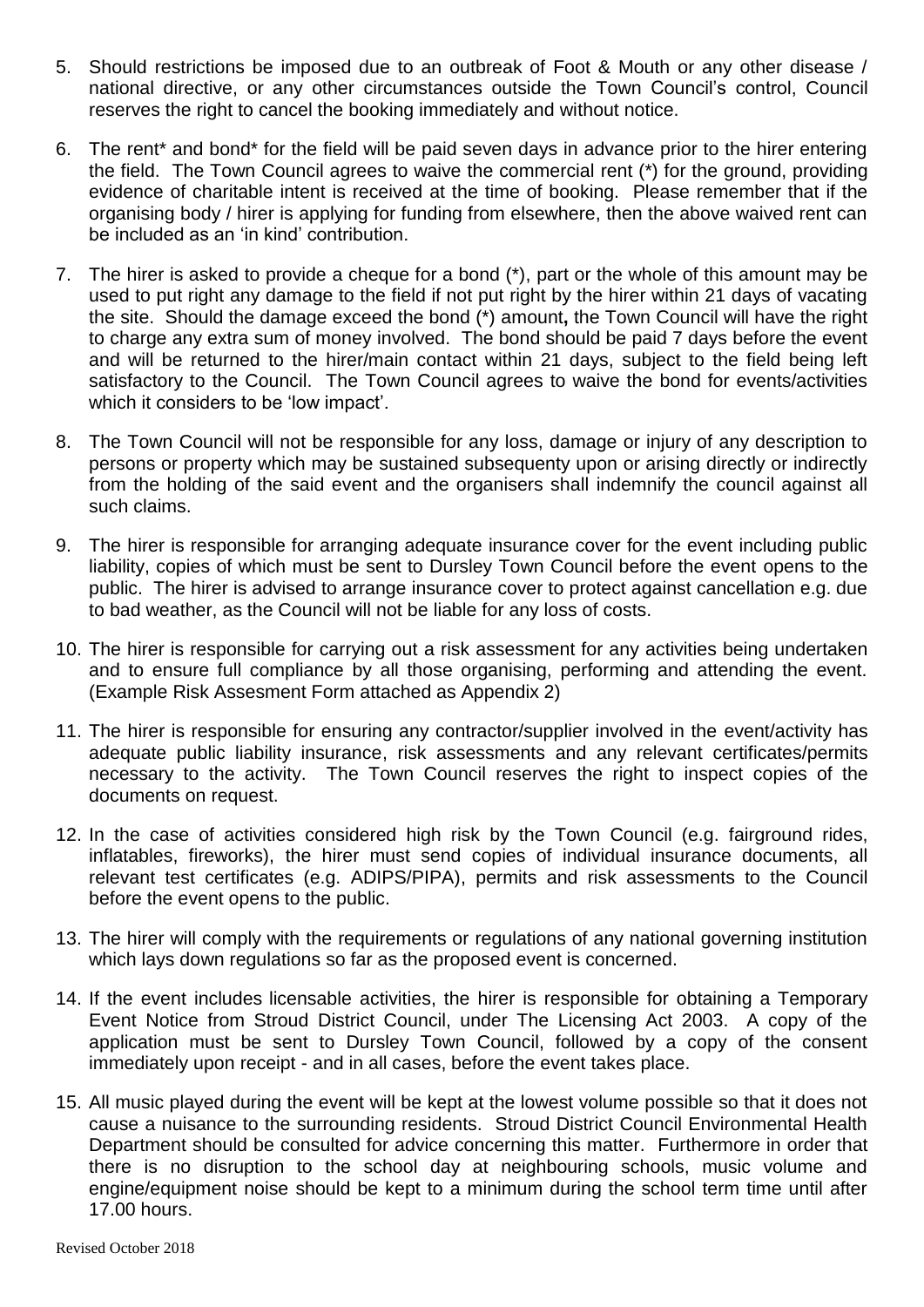- 16. The hirer is responsible for informing the local Police of the event and making an application for them to patrol the event when in operation and if considered necessary. The hirer is also responsible for arranging any additional security if considered necessary.
- 17. The hirer shall maintain and leave to the satisfaction of the Town Council the area taken up by the event, in a clean and tidy condition, collecting all refuse and arranging for its appropriate disposal, also put right any superficial damage to the area of ground rented (as under Clause 7). The hirer is responsible for maintaining proper health and sanitary conditions.
- 18. With regard to events held on the Recreation Ground, cold water can be provided for cleaning, drinking and domestic purposes free of charge. The Pavilion may be made available to the organiser / hirer under certain conditions, and if so, must be kept locked at all times. The Town Council cannot offer the Pavilion as an unregulated facility open to the general public.
- 19. With regard to the use of Kingshill House Play Park and Highfields Play Park, the Town Council regrets that none of the above facilities (item 18) are available.
- 20. Regarding animals, the Town Council is prepared to consider waiving the regulation banning dogs from the War Memorial Recreation Ground, if asked to do so in advance, thereby allowing guard dogs only, but the dogs must not be allowed to run loose or be exercised within the boundaries of the Recreation Ground. There should be no other animals including fish and/or birds, kept on the site without prior permission.
- 21. During the period that the event is in operation and where relevant, the hirer will hold the full entertainment rights.

### **DECLARATION**

Should these terms and conditions be acceptable, please sign below and return a copy to the Town Clerk, Dursley Town Council, Jacob's House, Castle Street, Dursley. Glos. GL11 4BS. Tel: 01453 547758. email [clerk@dursleytowncouncil.gov.uk](mailto:clerk@dursleytowncouncil.gov.uk)

**I declare that to the best of my knowledge all information provided on this application is correct. I have read and understood the Terms and Conditions for use of the ground, I accept them and agree to abide by these and any special conditions imposed in the application and by the Council.**

Signed:………………………………………………………………………………………………………… Name (block capitals):………………………………………………………………………………………. Date:……………………………………………………………………………………………………………

#### **For Office Use Only:**

| Date Application Received: |                          |  |
|----------------------------|--------------------------|--|
| Date Fees & Bond Received: |                          |  |
| Date Documents Received:   | Insurance/s              |  |
|                            | Site Plan                |  |
|                            | <b>Risk Assessment/s</b> |  |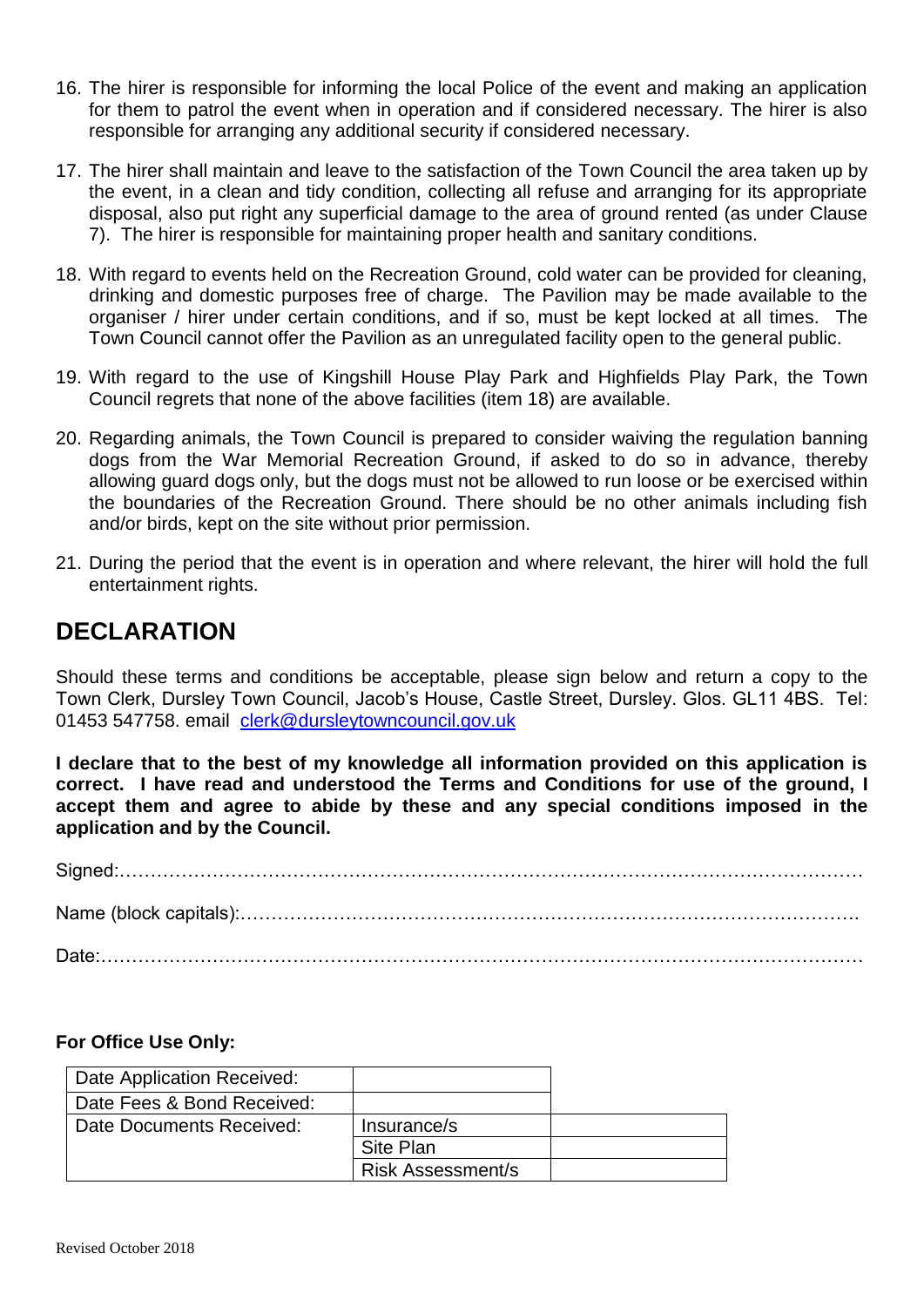# **APPENDIX 1 SITE PLAN**

# **War Memorial Recreation Ground**



Revised October 2018